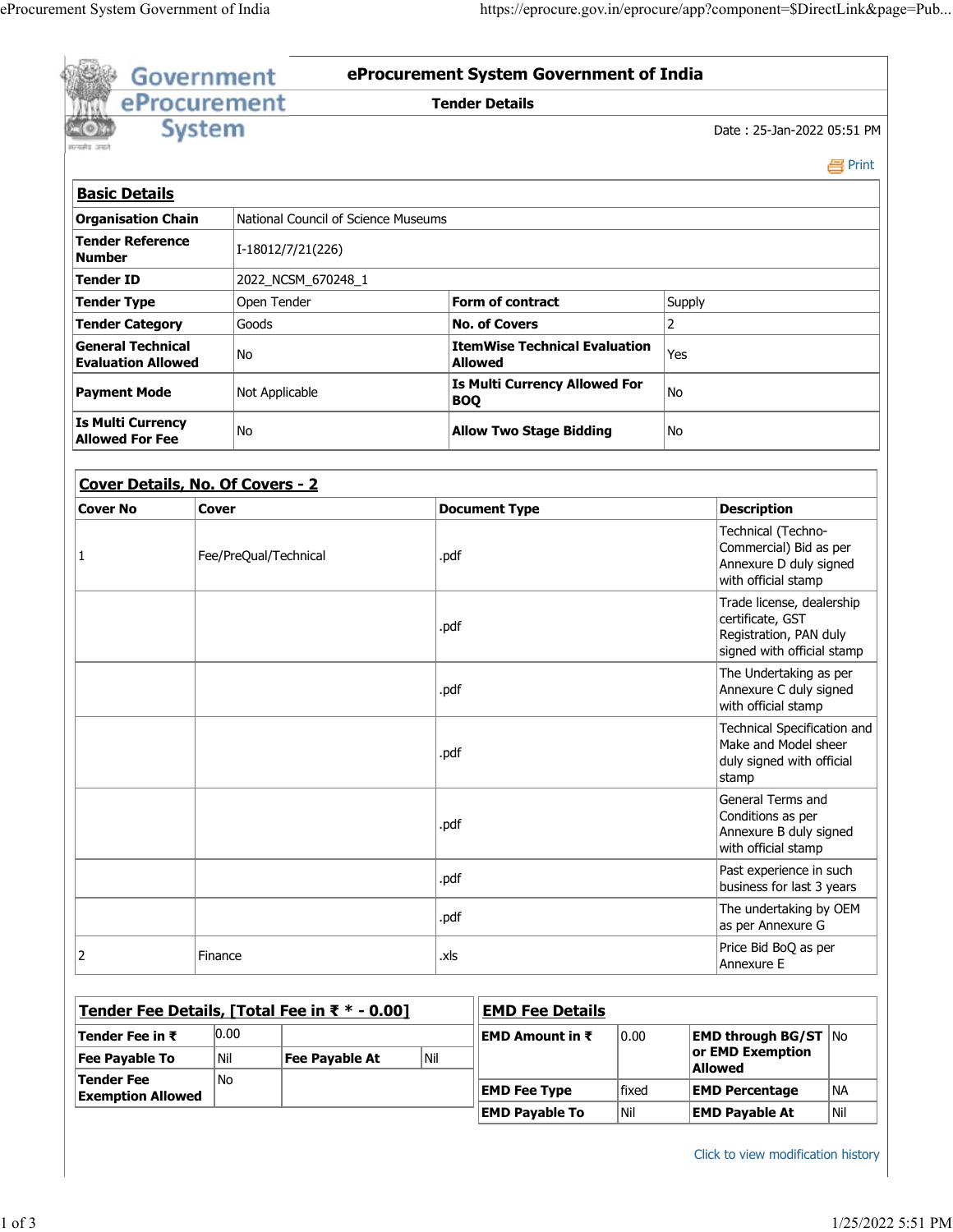| Work / Item(s)                                        |                         |                                                         |                                                                                                                                                                                                                                                     |                           |                         |                                             |                                            |                                                                                       |                               |                                               |  |
|-------------------------------------------------------|-------------------------|---------------------------------------------------------|-----------------------------------------------------------------------------------------------------------------------------------------------------------------------------------------------------------------------------------------------------|---------------------------|-------------------------|---------------------------------------------|--------------------------------------------|---------------------------------------------------------------------------------------|-------------------------------|-----------------------------------------------|--|
| <b>Title</b>                                          |                         |                                                         | Supply of Workstation Computer, Workstation Computer with graphics card, DLP Projector with laser ligh source,<br>3 KVA true sinewave UPS having 30 minutes backup                                                                                  |                           |                         |                                             |                                            |                                                                                       |                               |                                               |  |
| <b>Work Description</b>                               |                         |                                                         | Supply of Workstation Computer, Workstation Computer with graphics card, DLP Projector with laser ligh source,<br>3 KVA true sinewave UPS having 30 minutes backup strictly as per NIT of tender document and technical<br>specification Annexure F |                           |                         |                                             |                                            |                                                                                       |                               |                                               |  |
| <b>Pre Qualification</b><br><b>Details</b>            |                         |                                                         | Please refer Tender documents.                                                                                                                                                                                                                      |                           |                         |                                             |                                            |                                                                                       |                               |                                               |  |
| <b>Independent External</b><br><b>Monitor/Remarks</b> |                         | <b>NA</b>                                               |                                                                                                                                                                                                                                                     |                           |                         |                                             |                                            |                                                                                       |                               |                                               |  |
| <b>Show Tender Value in</b><br><b>Public Domain</b>   |                         | No                                                      |                                                                                                                                                                                                                                                     |                           |                         |                                             |                                            |                                                                                       |                               |                                               |  |
| Tender Value in ₹                                     |                         | 0.00                                                    |                                                                                                                                                                                                                                                     |                           | <b>Product Category</b> |                                             | H/W                                        | <b>NA</b><br>Computer- Sub category                                                   |                               |                                               |  |
| <b>Contract Type</b>                                  |                         | Tender                                                  |                                                                                                                                                                                                                                                     | <b>Bid Validity(Days)</b> |                         |                                             | 90                                         | <b>Period Of Work(Days)</b>                                                           | 15                            |                                               |  |
| Location                                              |                         | Kolkata                                                 | National Council of<br><b>Science Museums</b>                                                                                                                                                                                                       |                           | <b>Pincode</b>          |                                             | 700091                                     | <b>Pre Bid Meeting Place</b>                                                          | NA.                           |                                               |  |
| <b>Pre Bid Meeting</b><br><b>Address</b>              |                         | <b>NA</b>                                               | <b>Pre Bid Meeting Date</b>                                                                                                                                                                                                                         |                           |                         |                                             | NА                                         | <b>Bid Opening Place</b>                                                              | <b>KOLKATA</b>                | NATIONAL COUNCIL OF<br><b>SCIENCE MUSEUMS</b> |  |
| <b>Tender</b>                                         | <b>Should Allow NDA</b> |                                                         | <b>No</b><br><b>Allow Preferential</b><br><b>Bidder</b>                                                                                                                                                                                             |                           |                         |                                             | No                                         |                                                                                       |                               |                                               |  |
| <b>Critical Dates</b>                                 |                         |                                                         |                                                                                                                                                                                                                                                     |                           |                         |                                             |                                            |                                                                                       |                               |                                               |  |
| <b>Publish Date</b>                                   |                         | 25-Jan-2022 06:00 PM                                    |                                                                                                                                                                                                                                                     |                           | <b>Bid Opening Date</b> |                                             |                                            | 08-Feb-2022 03:30 PM                                                                  |                               |                                               |  |
| Document Download / Sale Start<br><b>Date</b>         |                         |                                                         | 25-Jan-2022 06:00 PM                                                                                                                                                                                                                                |                           |                         | Document Download / Sale End<br><b>Date</b> |                                            |                                                                                       |                               | 07-Feb-2022 03:00 PM                          |  |
| <b>Clarification Start Date</b>                       |                         |                                                         | <b>NA</b>                                                                                                                                                                                                                                           |                           |                         |                                             | <b>Clarification End Date</b><br><b>NA</b> |                                                                                       |                               |                                               |  |
| <b>Bid Submission Start Date</b>                      |                         |                                                         |                                                                                                                                                                                                                                                     | 27-Jan-2022 10:00 AM      |                         |                                             | <b>Bid Submission End Date</b>             |                                                                                       |                               | 07-Feb-2022 03:00 PM                          |  |
|                                                       |                         |                                                         |                                                                                                                                                                                                                                                     |                           |                         |                                             |                                            |                                                                                       |                               |                                               |  |
| <b>Tender Documents</b>                               |                         |                                                         |                                                                                                                                                                                                                                                     |                           |                         |                                             |                                            |                                                                                       |                               |                                               |  |
| NIT<br><b>Document</b>                                |                         | <b>S.No Document Name</b>                               |                                                                                                                                                                                                                                                     |                           |                         | <b>Description</b>                          |                                            |                                                                                       |                               | <b>Document Size</b><br>(in KB)               |  |
|                                                       | 1                       | Tendernotice_1.pdf                                      |                                                                                                                                                                                                                                                     |                           |                         | Tender Document                             |                                            |                                                                                       |                               | 189.35                                        |  |
| <b>Work Item</b><br><b>Documents</b>                  |                         | <b>S.No Document Type</b>                               |                                                                                                                                                                                                                                                     |                           |                         | <b>Document Name</b>                        |                                            |                                                                                       | <b>Description</b>            |                                               |  |
|                                                       |                         | <b>Tender Documents</b>                                 |                                                                                                                                                                                                                                                     | specs1.pdf                |                         |                                             |                                            | <b>Technical Specification</b><br>Annexure F and Make and<br>Model Sheet Annexure F-1 |                               | 142.37                                        |  |
|                                                       |                         |                                                         |                                                                                                                                                                                                                                                     |                           |                         | BOQ_705416.xls<br>E                         |                                            |                                                                                       | Price Bid BoQ as per Annexure | 292.00                                        |  |
|                                                       | 12                      | <b>BOQ</b>                                              |                                                                                                                                                                                                                                                     |                           |                         |                                             |                                            |                                                                                       |                               |                                               |  |
|                                                       |                         |                                                         |                                                                                                                                                                                                                                                     |                           |                         |                                             |                                            |                                                                                       |                               |                                               |  |
|                                                       |                         |                                                         |                                                                                                                                                                                                                                                     |                           |                         |                                             |                                            |                                                                                       |                               |                                               |  |
|                                                       |                         | <b>Auto Extension Corrigendum Properties for Tender</b> |                                                                                                                                                                                                                                                     |                           |                         |                                             |                                            |                                                                                       |                               |                                               |  |
|                                                       |                         | No. of bids required for bid opening a tender           |                                                                                                                                                                                                                                                     |                           |                         |                                             |                                            | Tender gets extended to No. of days                                                   |                               |                                               |  |
| 1.                                                    | 3                       |                                                         |                                                                                                                                                                                                                                                     |                           |                         |                                             | 10                                         |                                                                                       |                               |                                               |  |
|                                                       |                         |                                                         |                                                                                                                                                                                                                                                     |                           |                         |                                             |                                            |                                                                                       |                               |                                               |  |
| <b>Iteration</b><br><b>Bid Openers List</b><br>S.No   |                         | <b>Bid Opener Login Id</b>                              |                                                                                                                                                                                                                                                     |                           | <b>Bid Opener Name</b>  |                                             |                                            |                                                                                       | <b>Certificate Name</b>       |                                               |  |